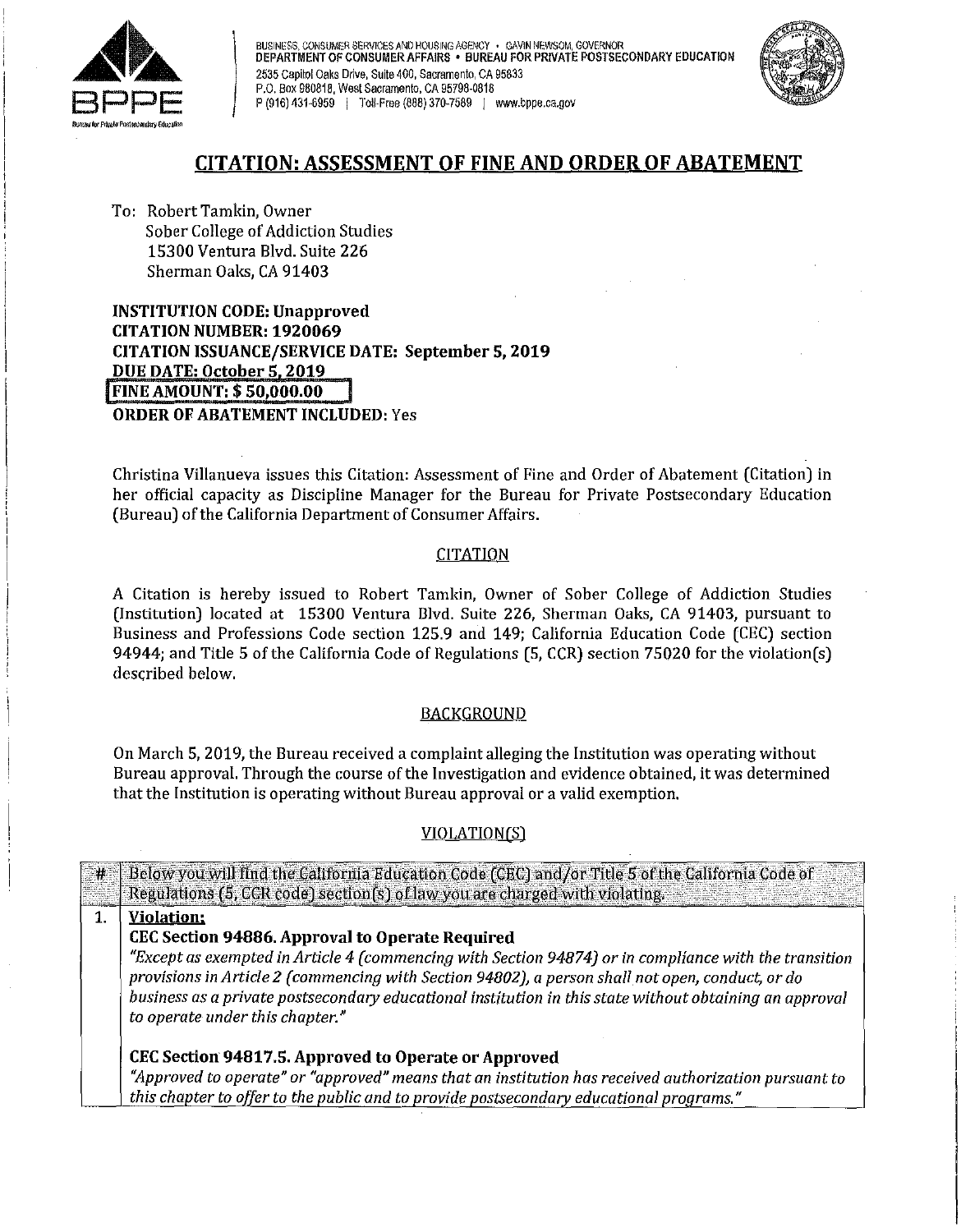#### **CEC Section 94868. To Offer to the Public**

*"To offer to the public" means to advertise, publicize, solicit, or recruit."* 

#### **CEC Section 94869. To Operate**

*"To operate" means to establish, keep, or maintain any facility or location in this state where, orfrom which, or through which, postsecondary educational programs are provided."* 

On March 15, 2019, Bureau staff reviewed the Institution's website,<www.sobercollege.com>, and found the Institution advertises the following courses:

Counselor Training Programs:

- In-Class Hybrid Program \$7,500
- Online Program \$5,500
- Selt~Paced Program \$7,500 ·

Prevention Specialist-Training Programs:

• Self-Paced Program - \$4,000

The Institution is offering educational programs, ranging from \$4,000 to \$7,500, which is over \$2,500 and does not meet the exemption of CEC section 94874(f).

#### **Order of Abatement:**

The Bureau orders that the Institution cease to operate as a privale postsecondary educational institution, unless the Institution qualifies for an exemption under CEC section 94874. The Institution must discontinue recruiting or enrolling students and cease all instructional services and advertising in any form or type of media, including<www.sobercollege.com>, and any other websites not identified here that are associated with the Institution, until such time as an approval to operate is obtained from the Bureau. The Institution must disconnect all telephone service numbers including, but not limited to (866) 966-5763, that are associated with the Institution until such time as an approval to operate is obtained from the Bureau. To comply with the Order of Abatement the Institution must submit a school closure plan to the Bureau pursuant to California Education Code section 94926. The Institution must provide a roster of each student currently enrolled at the Institution. The roster must include the names of the students, their contact information (including phone number, email address, and physical address), the programs in which they are enrolled, the amount paid for the programs.

### **Assessment of Fine**

The fine for this violation is \$[50,000.00](https://50,000.00) 

**i~~»IJi1~ijl~~fX!®iglNiiJ~XJ~tI1\$'s'.q{g90iQwit';)i'····**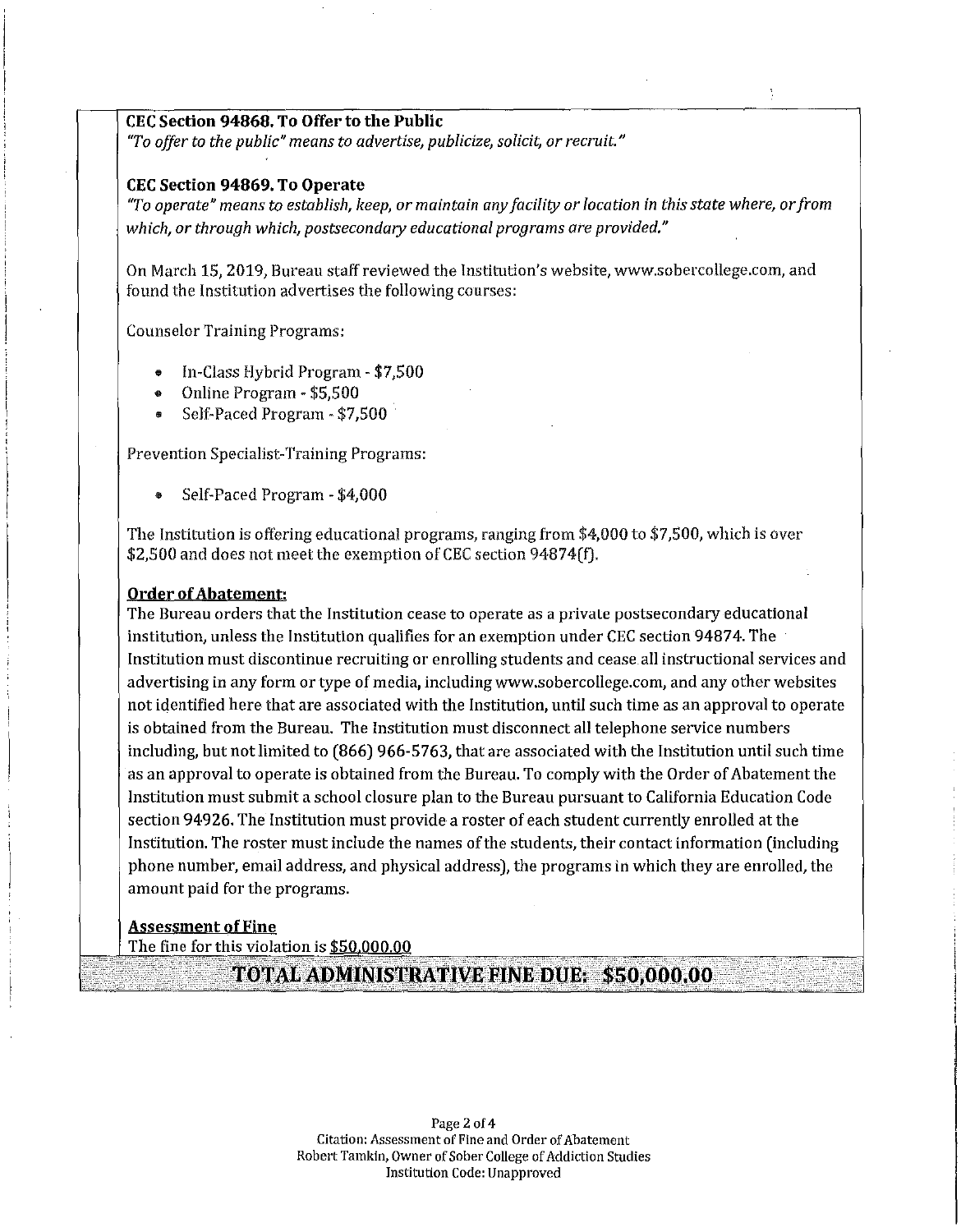### ASSESSMENT OF A FINE

In accordance with CEC section 94944; and 5, CCR section 75020(b), the Bureau hereby orders this assessment of a fine in the amount of **\$[50,000.00](https://50,000.00)** for the violations described above. **Payment must be made, to the Bureau, within 30 days from the date of service ofthe Citation.** 

### COMPLIANCE WITH ORDER OF ABATEMENT

In accordance with the provisions of 5, CCR section 75020 (b) the Bureau hereby issues the order(s) of abatement described above. In accordance with Business and Professions Code Section 149, the Bureau may disconnect any telephone service numbers used by an unapproved Institution. Evidence of compliance with the order(s) of abatement must be submitted, to the Bureau, **within 30 days from the date of service of the Citation.** 

### APPEAL OF CITATION

You have the right to contest this Citation through an informal conference with the Bureau; and/or through an administrative hearing in accordance with Chapter 5 (Commencing with Section 11500) of Part 1 of Division 3 of Title 2 of the Government Code,

If you wish to contest this Citation, you must submit the 'Notice of Appeal of Citation - Request for Informal Conference and/or Administrative Hearing' form (enclosed) within 30 days from the date ofservice ofthe Citation. *Ifyou do not request an informal conference and/or an administrative hearing*  within 30 days from the service of the Citation, you will not be able to request one at a later time.

Unless a written request for an informal conference and/or an administrative hearing is signed by you and delivered to the Bureau by **October 5, 2019,you** will be deemed to have waived or forfeited your right to appeal this matter.

### EFFECTIVE DATE OF CITATION

If you do not request an informal conference and/or an administrative hearing, this Citation shall become effective on **September 5, 2019.** Payment of the administrative fine and evidence of compliance with the order(s) of abatement shall be due by **October 5, 2019.** Your payment of the administrative fine shall not constitute an admission of the violation(s) charged.

If a hearing is requested, you will not be required to comply with this Citation until 30 days after a final order is entered against you.

## Payment of the administrative fine and/or written request for appeal must be mailed to:

Gabriella Perez, Discipline Citation Program Bureau for Private Postsecondary Education 2535 Capitol Oaks Drive, Suite 400 Sacramento, CA 95833

Failure for an applicant or institution to abate the violation(s) listed above or to pay the administrative fine within the time allowed may result in denial of an application for an approval or renewal to operate; disciplinary action, and/or collection action. The Bureau will promptly take all appropriate action to enforce this Citation and recover the civil penalties prescribed therein or found to be due after a hearing.